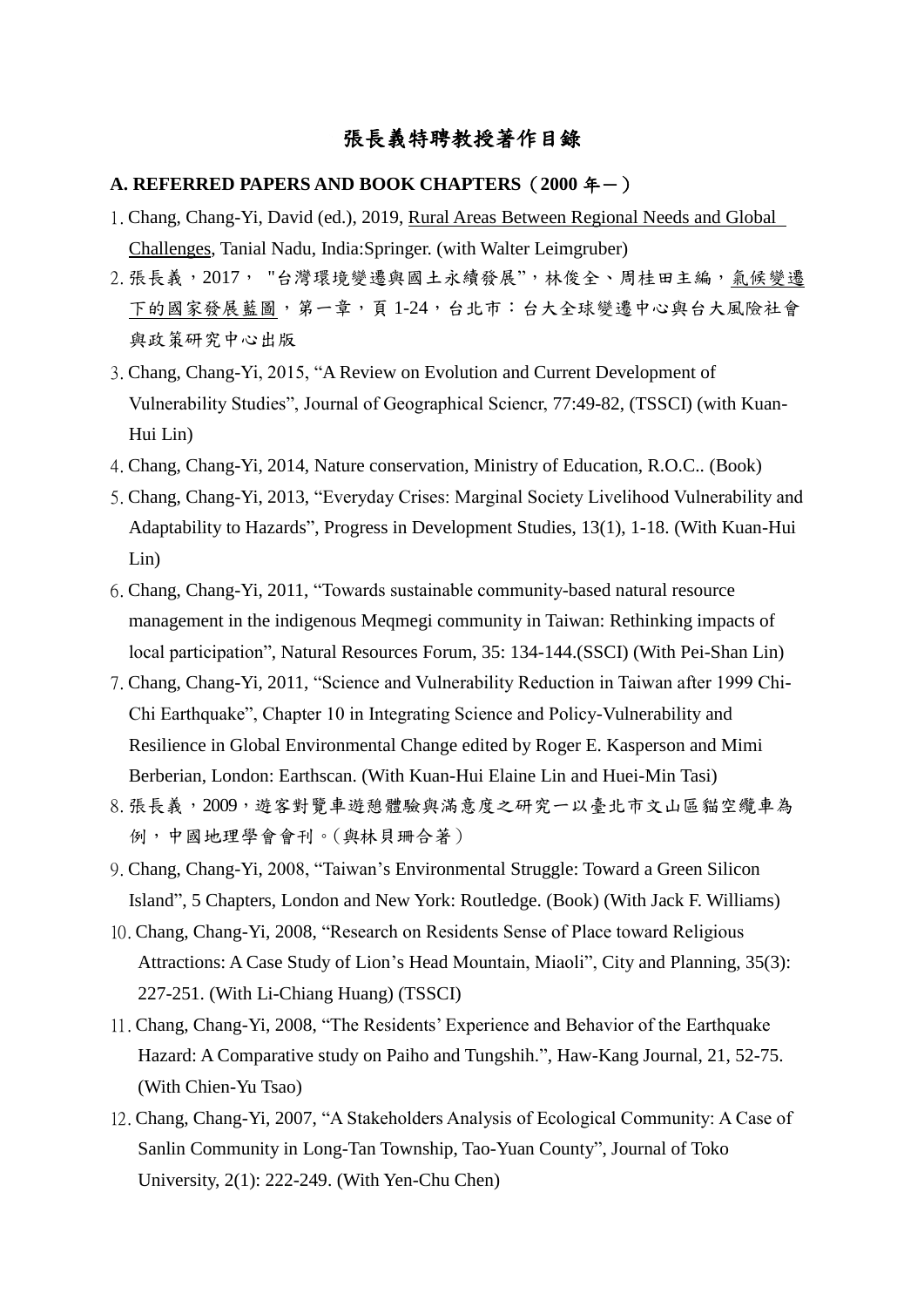- 13.Chang, Chang-Yi, 2007, "Hazard Risk Management: A Case of Mountain Highway construction in Taiwan", Proceedings, GEOMED2007 International Symposium on Geography, edited by I. Atalay and R. Efe, 89-102 Kemer/ Antalya, Turkey.
- 14. 張長義, 2007, 「一民眾、如何參與?論目前民眾參與環境影響評估之困境」,中國工 程師學會會刊,80(1): 47-59。(與曾家宏合著)
- 15.Chang, Chang-Yi, 2007, "Stakeholders Analysis of a Proposed National Park: The Case Study of Green Island", Journal of Experimental Forestry, National Taiwan University, 21(1): 29-51. (With Ming-Hung Ker)
- 16.Chang, Chang-Yi, 2006, "Community Participation in Ecotourism: A Case Study of Incorporating the Fish Road Historic Trail and Bayan community in the Yangmingshan National Park", Jour. Exp. For. Nat. Taiwan Univ. 20(4): 243-259. (With Shu-Shang Tsai)
- 17.Chang, Chang-Yi, 2006, "The Industrialization of Local Culture during the Process of Rural Development-taking the Culture Park of San-Tou Sugar Factory, Jia-yi Country as an Example", Journal of Toko University, 1(2): 178-199. (With Zhe-Qiang Liao)
- 18.Chang, Chang-Yi, 2006, "The Examination of the Community Forestry Project for Community-based Natural Resource Management: A Case of the Indigenous Smangus Tribe", Jour. Exp. For., Nat. Taiwan University, 20(1): 51-64. (With Yu-Chen Shih and Bor-Wen Tsai)
- 19.Chang, Chang-Yi, 2006, "Public Participation Geographic Information System and Indigenous Society: New Partnership of Indigenous Peoples in Taiwan", Geography Research Forum, 26: 152-163. (With Bor-Wen Tsai, Chun-Chiang Lin and Yung-Ching Lo) (SSCI)
- 20.Chang, Chang-Yi, 2006, "A Regional Perspective on Tourism Development of Small Islands in Taiwan: A Case Study of the Penghu Islands", Geography Research Forum, 26: 138-151. (With Chin-Cheng Ni) (SSCI)
- 21.Chang, Chang-Yi, 2006, "Analyzing Spatial and Temporal Changes of Aquaculture in Yunlin County, Taiwan", The Professional Geographer, 58: 161-171. (With Bor-Wen Tsai, Kang-Tsung Chang and Jen-Min Chu) (SSCI, SCI)
- 22.Chang, Chang-Yi, 2006, "Vulnerability after a Devastating Hazard: An Interpretation of Land Use and Land Cover Change in Central Taiwan Since 1999 Chi-Chi Earthquake", Advance in Earth Science, 21(2): 201-210. (With Kuan-Hui Lin) (China SCI)
- 23.Chang, Chang-Yi, 2006, "Time-Space Allocation of High Mountain Vegetable Cultivation in Nan Shan Tribe", Bulletin of the Geographical society of China, 37: 45-67. (With Chih-Chien Ma and Yin-YuLiu)
- 24.Chang, Chang-Yi, 2006, "An Analysis of Spatial Differentiation of the Environmental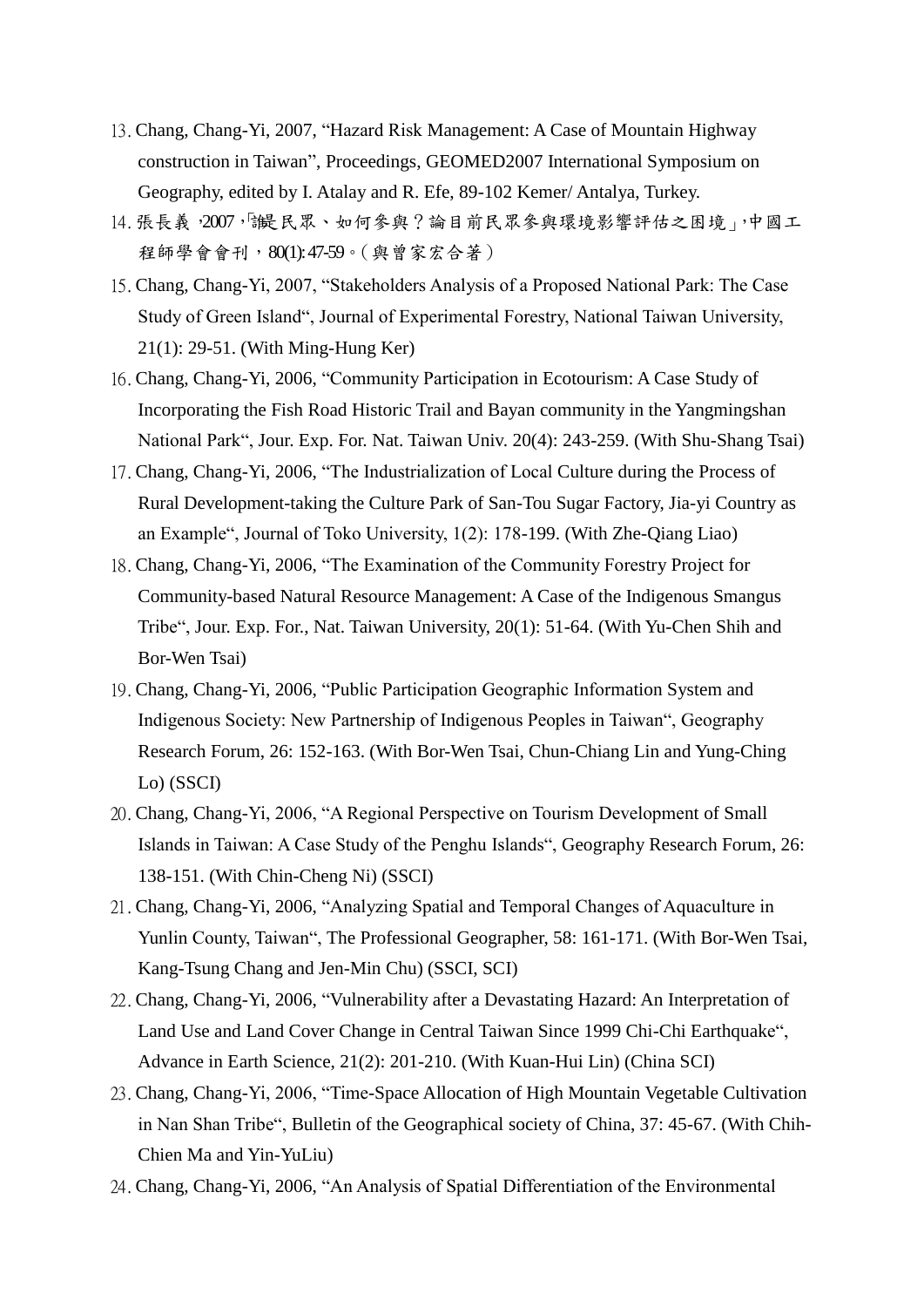Perception Impact of the Development of Home-stay Industry in Indigenous Villages: Smangus and Hsinkuang as Examples", Hwa-Kang Geographical Journal, 19: 85-110. (With Chin-Hung Chen and Yin-Yuh Liu)

- 25.Chang, Chang-Yi, 2005, "Cultural Economy and Social Capital of Aboriginal Tribe Tourism: A Case Study of Saviki", Journal of Geographical Science, 39: 31-51. (With Bang-Kuen Liang) (TSSCI)
- 26.張長義,2005,「運用公眾參與地理資訊系統於原住民族傳統領域之研究;泰雅爾司 馬庫斯個案」,台大地理學報,41:65-82。(與林俊強、蔡博文、李建堂、丁志堅、 李玉婷合著)(TSSCI)
- 27.張長義,2005,「台中市大坑地區建構之研究:921震災後的重建與觀光地景的再 現」,中國地理學會會刊,35:1-24。(與梁炳焜合著)
- 28.張長義,2005,「台北市垃圾費隨袋徵收制度的成本效益分析」,台灣土地銀行季 刊,42(1): 115-130。(與陳韋名合著)
- 29.張長義,2004,「生態社區之理念探究與城鄉新風貌的架構初擬」,環境與景觀學 報,10: 1-22。(與倪進誠、林冠慧合著)
- 30.張長義,2004,「地理學的文化經濟與地方再現」,台大地理學報,35: 81-99。(與梁 炳焜合著)(TSSCI)
- 31.Chang, Chana-Yi, 2004, "The Spatial Analysis of the Effectiveness of Environmental Policy Implementation: A Case of Pays for Garbage Disposal by the Bag in Taipei City", Hwa-Kang Geographical Journal, 17: 155-178. (With W. M. Chen)
- 32. 張長義、林俊強、翁彥筑, 2003,「台灣海岸土地利用變遷與環境災害之分析, 以 蘭陽平原海岸為例」,第四屆海峽兩岸地形與環境研討會論文集,2月9-10日,海 南島三亞市。
- 33.Chang, Chane-Yi and Bor-Wen Tsai, 2003, "Environmental Hazard and Land Use Change Studies in Taiwan", Taiwan-British International Conference of Earth Sciences, Cambridge: The University of Cambridge.
- 34.Chang, Chang-Yi, 2003, "Land Use and Hazard Perception studies in Taiwan: A Cases of Fong-Chiu, Tong-Fu and Shen-Mu Villages in Hsin-Yi Township", The Taiwan-British International Conference of Geomorphology and Hazard, January 19-20,Taipei, National Taiwan University.
- 35.Chang, Chang-Yi and Bor-Wen Tsai, 2002, "Investigation of the Relationship between Land Use and Environmental Hazards", Proceedings, Advanced Training Workshop on Land Use and Land Cover Change Study", Southeast Asia Regional Committee for START, p.p. 425-440,December 9-20, Chung-Li and Taipei.
- 36.Chang, Chang-Yi, 2002, "Environmental Perception and Spatial Behavior of Tourists in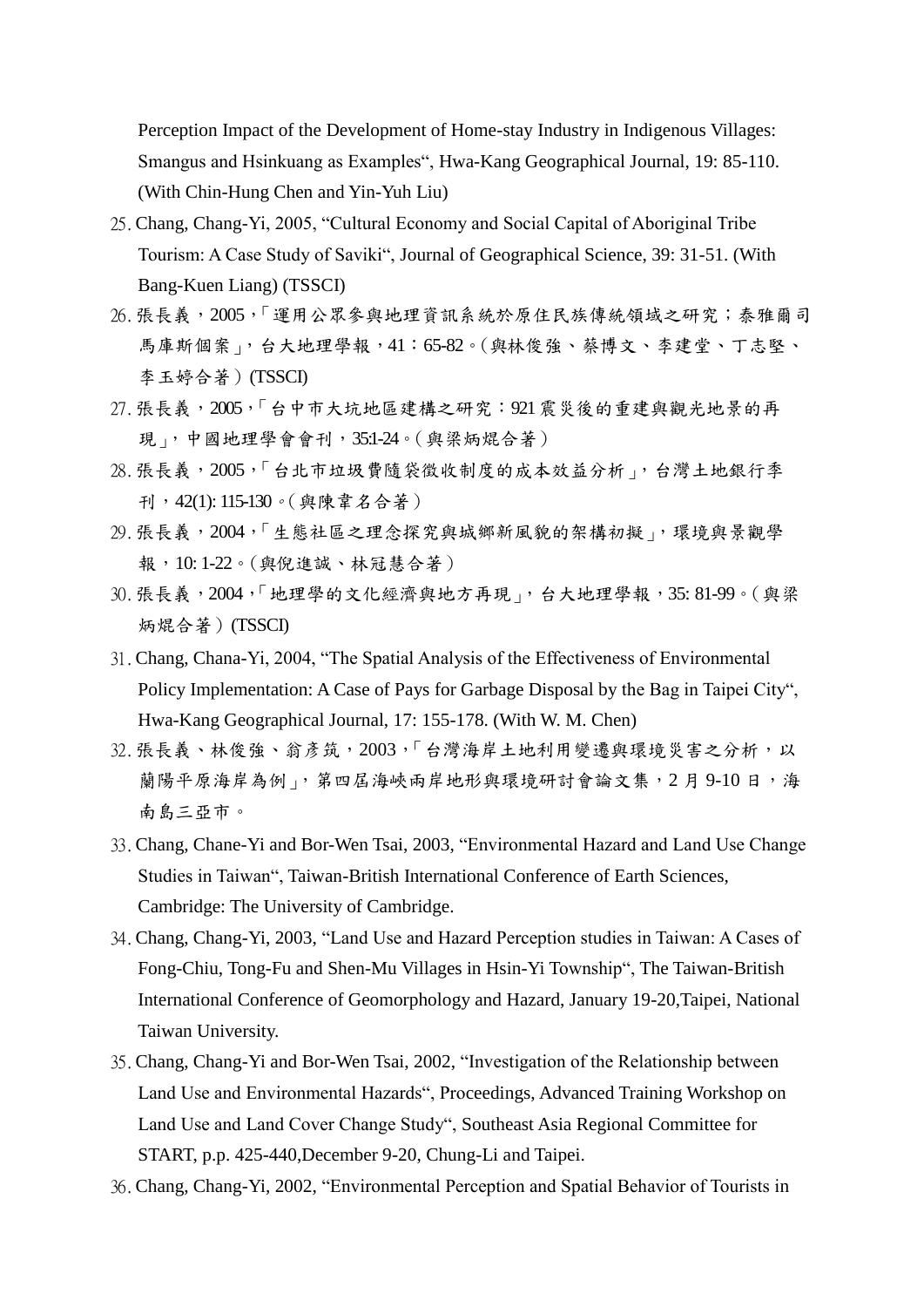the Ecotourism Region: A Case of Fu-Shan Batony Garden", Journal of Tourism and Health Science, 2(1): 63-74. (With C. C. Tien)

- 37.Chang, Chang-Yi,2002, "Sustainable Development and Landuse Changes in Taiwan", Geo-information Science, 4(1): 71-73. (With Bor-Wen Tsai) (CSSCI)
- 38.Chang, Chang-Yi, 2001, "Interaction between State and Society: The Establishment of National Park and the Awareness of Autonomy of the Aborigines", Journal of Geographical Science, 30: 1-18. (With Yueh-Wen Huang) (TSSCI)
- 39.Chang, Chang-Yi, 2001, "Measuring Spatial Association of Aquacultural Land Use In Taiwan", Journal of Geographical Science, 29: 121-129. (With Bor-Wen Tsai, Kang-Tsung Chang and Jen-Ming Chu) (TSSCI)
- 40. 張長義, 2001, 「蘭陽平原養殖土地利用變遷分析」, 中國地理學會會刊, 29: 93-101。(與蔡博文,張康聰合著)
- 41. 張長義, 2000, 「地理學和台灣國土資源永續利用與發展」, 中國地理學會會刊, 28:  $1 - 15$

## **B. CONFERENCE PAPERS (2000年-)**

- 1. 張長義, 2008, 「水患治理與民眾參與」,時報基金會「氣候變遷台灣準備」論壇, 11 月 15-16 日。
- 2. Chang, Chang-Yi, 2008,"Taiwan National Parks and Sustainable Development of National Land Use Planning", International Conference on Assessing Science and Technology in the Context of Global Warming, Hsin-Chu, Taiwan, October 31- November 1.
- 3. 張長義、蕭煥章, 2008,「以災害脆弱性分析探討都市土地利用變遷之環境衝撃與評 估」,氣候變遷下之都市與建築減災調適研討會論文集,PP.2-1~2-20,台北市,10 月 15 日。
- 4. 張長義, 2008, 「從台灣永續國土規劃談國土監測之必要性」, 台大公共論壇, 10 月 3 日。
- 5. 張長義, 2008, 「第十一屆海峽兩岸自然保護區交流研討會論文發表會議總結與主 持」中國甘肅蘭州市與新疆烏魯木齊市,9 月 1-12 日。
- 6. 張長義,2008,「台灣國家公園發展與挑戰」,第九屆海峽兩岸地環境會議,台灣高 雄市,8 月 26 日-9 月 1 日。
- 7. Chang, Chang-Yi, 2008, "Taiwan's Nature Conservation Development: A Case Study of National Parks", Island Environmental Histories and Development, 31st International Geographical Congress, Tunis, Tunisia, August 12-15.
- 8. Williams, Jack F. and Chang-Yi Chang, 2008, "Land Degradation and Environmental Sustainability in Mountain Lands: The case of Taiwan's Central cross-island Highway", IGU Commission on Land Degradation and Desertification International Conference,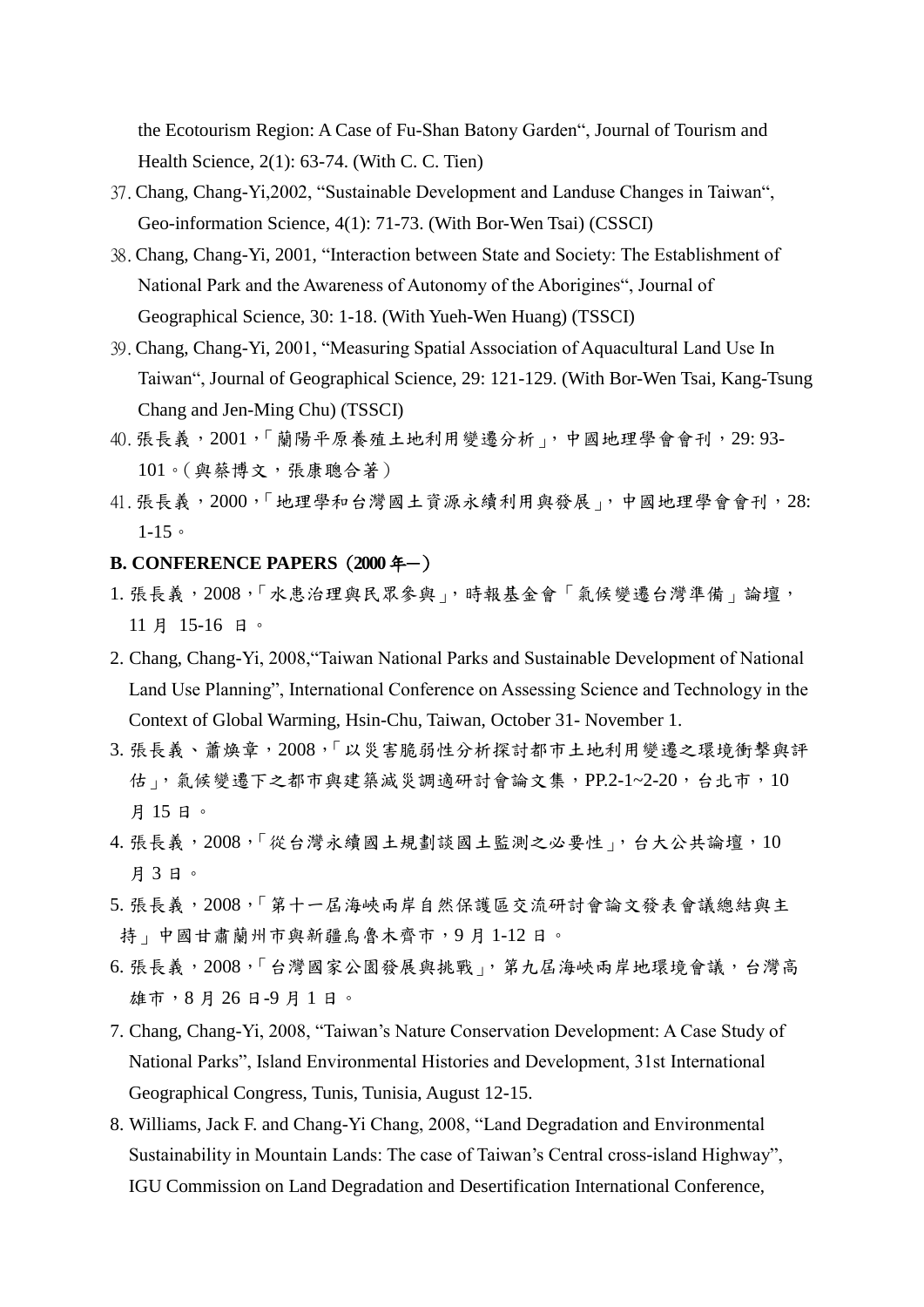Taipei, Taiwan, June 3-13.

- 9. Chang, Chang-Yi, and Bor-Wen Tsai, 2008, "Investigation of the relationship between Land Use and Environmental Hazards", IGU Commission on Land Degradation and Desertification International Conference, Taipei, Taiwan, June 3-13.
- 10. 張長義, 2008,「台灣永續發展與國土規劃」, 台大公衛所專題演講, 台北市, 3 月 21 日。
- 11. 張長義,2008,「島嶼外交的機會與挑戰:一個地理學者的觀點」,外交部研究設 計委員會第 216次「國際現勢新聞研析座談會議」,台北市, 2月 21日。
- 12. 張長義, 2008, 「台灣國家公園與國土永續發展」, 國家公園永續經營研討會專題 演講,台北市,1 月 25 日。
- 13. Ni, Chin-Cheng and Chang-Yi Chang, 2007, "Tourism Development of Penghu Islands by the Perspectives of Intra and Inter Scale in Taiwan", Island Geographies International Conference, IGU Commission on Islands, Taipei, Taiwan, October 29- November 3.
- 14. Williams, Jack F. and Chang-Yi Chang, 2007, "Environmental Sustainability in Islands The Case of Taiwan's Mountain Interior", Island Geographies International Conference, IGU Commission on Islands, Taipei, Taiwan, October 29- November 3.
- 15. Lu, Dau-Jye et al. and Chang-Yi Chang, 2007, "Community Forestry Program and Indigenous People in Taiwan", The Inaugural meeting of the IGU Commission on Indigenous People's Knowledges and Rights, International Conference, Taipei, Taiwan, October 29- November 3.
- 16. Chang, C. Y. and H. C. Hsiao, 2007, "Establishing Hazards of place Model of Vulnerability: A Case of Flood in the Shijhih City Taiwan", 2nd International Conference on Urban Disaster Reduction, November 27- 29.
- 17. 張長義, 2007, 「Risk Management of Mountain Highway Construction: Policy Implication」,第八屆海峽兩岸地貌研討會,新疆烏魯木齊市,8 月 6-17 日。
- 18. Chang, Chang-Yi, 2007, "Vulnerability and Lessons irom a Devastating Hazard in Taiwan", Mediterranean Ecosystem Working Group Meeting, Mehmet Akif University, Burdur, Turkey, June 9-13. (Invited keynote Speech)
- 19. Chang, Chang-Yi, 2007, "Hazard Risk Management: A case of Mountain Highway Construction In Taiwan", 2007 Geo Med International Symposium on Geography, Environmental and Culture in the Mediterranean Region, Kemer/ Antalya, Turkey, June 5- 8. (Invited Keynote speech)
- 20. Chang, Chang-Yi, 2007, "Environmental Impact and Risk Management or Mountain Highway Construction in Taiwan", Invited speech at the Department of social and Economic Geography, Lund University, Sweden, May 28.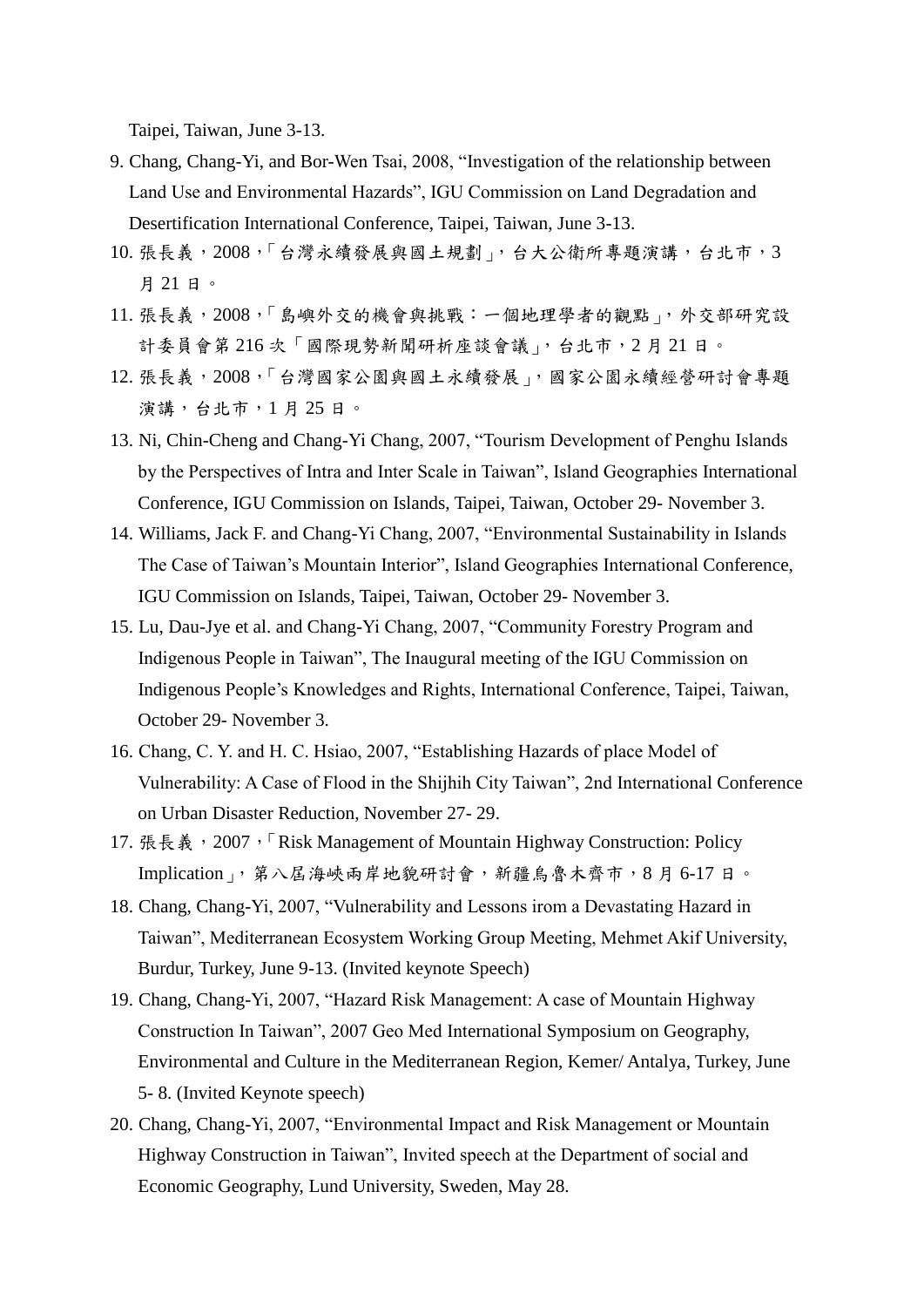- 21. Chang, Chang-Yi, 2007, "Environmental Impact and Risk Management of Mountain Highway Construction in Taiwan", Annual meeting, Association of American Geographers, San Francisco, California, U. S. A., April 17-21.
- 22. Chang, Chang-Yi, 2006, "Vulnerability Analysis of Environment Change in the Aboriginal Area A Case Study of Jian-Shin Township, Hsin-Chu County Taiwan", Sustainable Technology and Policy Conference, Taipei, December 22.
- 23. 張長義、顏愛靜、林益仁、徐美玲,2006,「台灣原住民族資源利用與永續發展 (I)」,永續發展科技與政策研討會,台北市,12 月 22 日。
- 24. Chang, Chang-Yi, 2006, "Managing Environmental Hazaras: Environmental Impact of Highway Construction in the Mountainous Region: A case of Taiwan", CAPA 2006 Conference, Washington, D.C. U.S.A. September 9. (Invited Keynote Speaker)
- 25. 張長義, 2006,「台灣海岸保護區與國家公圜經營管理之探討專題演講」, 第七屆 海峽兩岸地理學研討會,8月29日。
- 26. Chang, Chang-Yi and Kuan- Hui Lin, 2006, "Island Vulnerability and Sustainable Development: Taiwan Experience", ISIS A Conference Island of The World IX: Sustainable Island: Sustainable Strategies, Kahului Maui Hawaii, July 28- August.
- 27. Chang, Chang-Yi and Bor- Wen Tsai, 2006, "The Indigenous Traditional Territory Survey in Taiwan: An Application of PPGIS", IGU 2006 Brisbane Conference, Commission on Indigenous Knowledges and Rights, June 29- July 7.
- 28. Chang, C. Y. and J. C. Lin, 2005, "Island Vulnerability and Sustainable Development: A Case from Taiwan, IGU International Workshop, Cultures and Civilizations for Human Development, Rome, Home of Geography, December 12-14.
- 29. Lin, Kuan- Hui and Chang-Yi Chang, 2005, "Vulnerability after a devastating hazard: An Interpretation of Land use and Land cover Change in Central Taiwan Since 1999 Chi- Chi earthquake", The 6th Open Meeting of the Human Dimensions of Global Environmental Change Research Community, Bonn, Germany, October 9-13.
- 30. Chang, Chang-Yi, 2005, "Indigenous Peoples, Territory and Land Survey in Taiwan", The 9th International Conference in Taiwan, Denver, U.S.A., November 11-14. (Keynote Speech)
- 31. Tsai, Bor-Wen and Chang-Yi Chang, 2005, "Participatory GIS and Construction of Indigenous Peoples'Traditional Territory", The 9th International Conference in Taiwan, Denver, U.S.A., November 11- 14.
- 32. Lin, Chun- Chiang and Chang-Yi Chang, "Adaptive Management of Smangus Indigenous Peoples'Traditional Territory", The 9th International Conference in Taiwan, November 11- 14.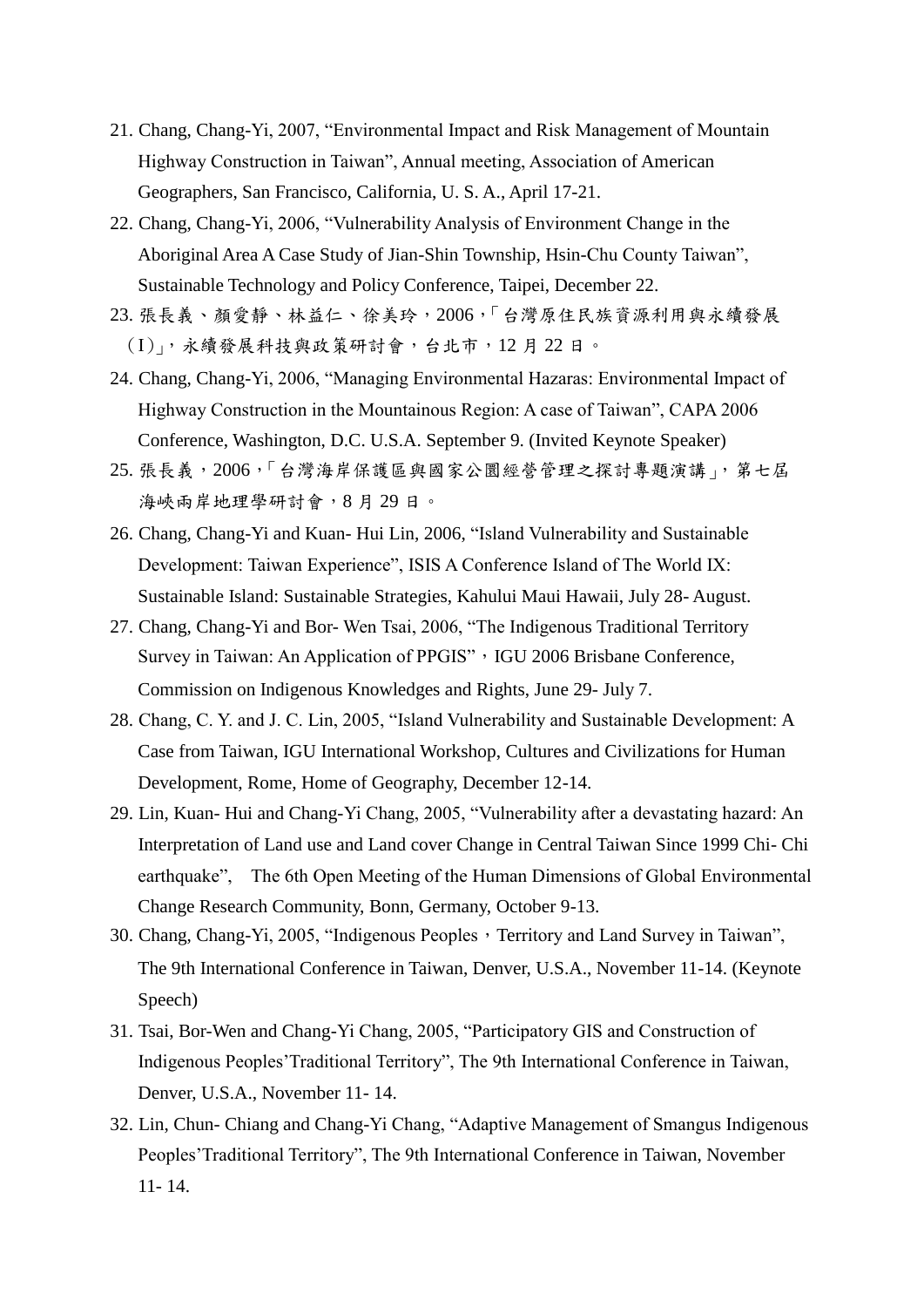- 33. 張長義,2005,「原住民族傳統領域與土地權利」,原住民族研究研討會,10 月 29 日。
- 34. Chang, Chang-Yi, 2005, "The Indigenous Iraamonal Territory Survey in Taiwan: An Application of Public Participation GIS", The IGU Conference on The Global Challenge and Marginalization, Natal, Brazil, September 19- 23.
- 35. 張長義, 2005, 「原住民族自治與國土規劃」, 原住民族與國土規畫研討會, 7月 21 日。
- 36. Chang, Chang-Yi, 2005, "Perspectives on Indigenous Traditional Territory in Taiwan--Indigenous Mapping, PPGIS, Territoriality, Empowerment, and Diversity", The Inaugural Nordic Geographers meeting, May 10- 14, Lund, Sweden. (Invited Keynote Speech)
- 37. Chang, Chang-Yi, 2005, "The Environmental Change and Resource Management of Taiwan in Past Fifty Years: A Geographic Perspective", Rediscovering Geography— International Conference for the Fiftieth Anniversary of the Department of Geograohv, National Taiwan University, March 26.
- 38. Chang, Chang-Yi and Chin- Cheng Ni, 2005, "A Regional Prospective on Tourism Development of Small Islands in Taiwan-- A Case Study of the Pescadores", Association of American Geographers Annual Meeting, Denver, April 15- 9.
- 39. 蔡博文、張長義、丁志堅、林俊強、羅永清,2005,「參與式地理資訊系統於原住 民傳統領域知識建構」,原住民族傳統領域土地調查學術研討會 2月 24-25 日, 台 北:台灣大學。
- 40. 林俊強、張長義、丁志堅、蔡博文、李建堂,2005,「司馬庫斯原住民族傳統領域 之領域性」,原住民族傳統領域土地調查學術研討會 2月 24-25 日,台北:台灣大 學。
- 41. 丁志堅、蔡博文、羅永清、林俊強、張長義, 2005,「參與與賦權一布農族馬遠村 部落繪圖的觀察」,原住民族傳統領域土地調查學術研討會 2月 24-25 日,台北: 台灣大學。
- 42. Chang, Chang-Yi ana Rong- Kang Shang, 2004,5,problems and issues of Integrated coastal Zone Management in Taiwan: a case study of Kaohsiung", Island of the world VIII International Conference, November 1- 7, Kinmen, Taiwan.
- 43. 蔡博文、張長義、丁志堅、林俊強,2004,「參與式地理資訊系統於原住民傳統領 域知識建構」,第二屆數位地球國際研討會「人文社會與空間資訊的融合一衛星影 像之民生運用」,5月27-28日,台北:文化大學。
- 44. 張長義、林俊強、翁彥筑, 2003,「台灣海岸土地利用變遷與環境災害之分析, 以 蘭陽平原海岸為例」, 第四屆海峽兩岸地形與環境研討會論文集, 2 月 9-10 日, 海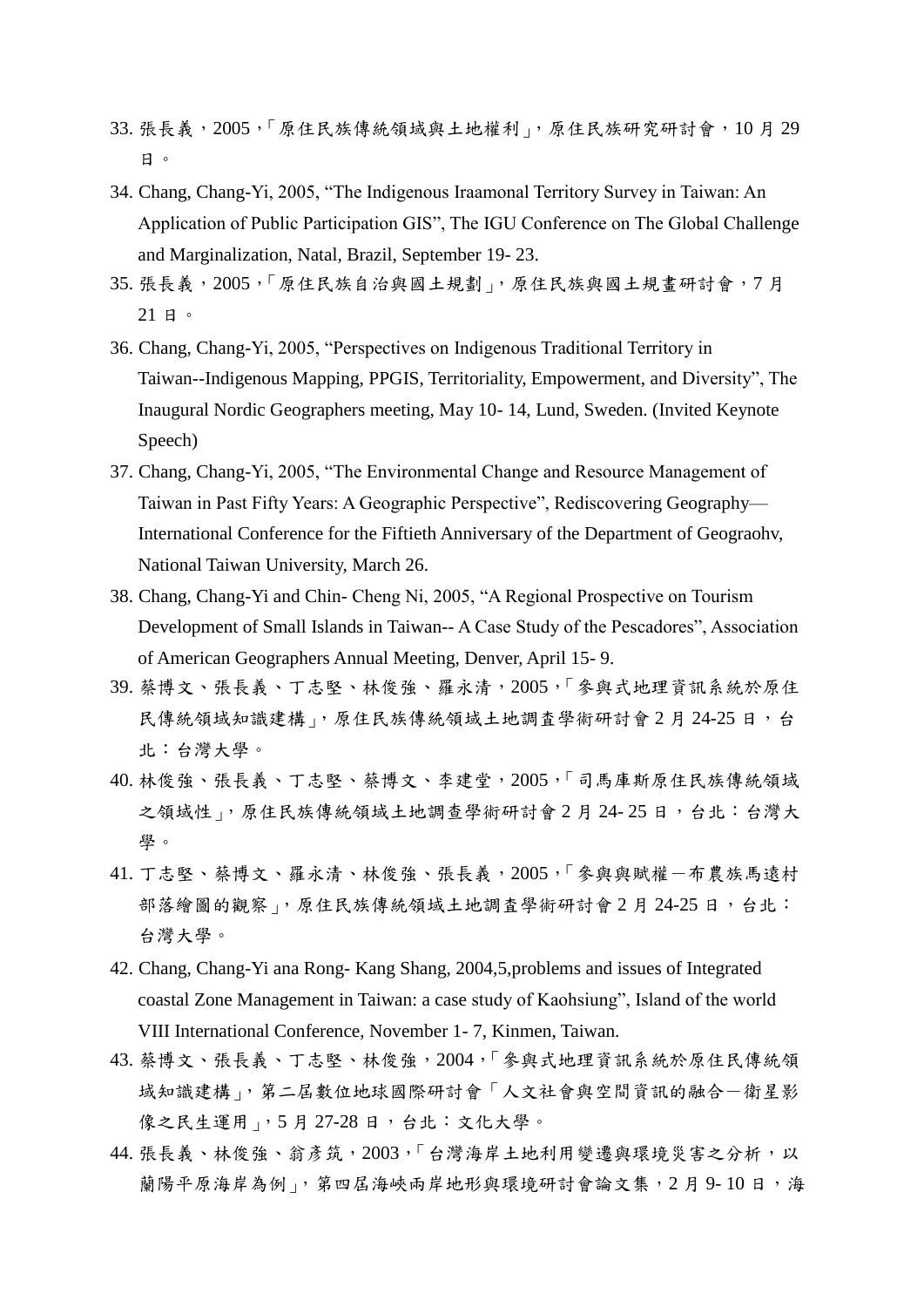南島三亞市。

- 45. Chang, Chang-Yi and Bor- Wen Tsai, 2003, Environmental Hazard and Land Use Cnange Studies in Taiwan", Taiwan- British International Conference of Earth Sciences, Cambridge: The Limversity of Cambridge.
- 46. Chang, Chang-Yi, 2003, "Land Use and Hazard Perception studies in Taiwan- A Cases of Fong-Chiu, Tong-Fu and Shen-Mu Villages in Hsin-Yi Township", The Taiwan-British International Conference of Geomorphology and Hazard, January 19- 20, Taipei, N. T. U.
- 47. Chang, Chang-Yi and Bor- Wen Tsai, 2002, Investigation of the Relationsmp between Land Use and Environmental Hazards, Proceedings, Advanced Training Workshop on Land Use and Land Cover Change Study, Southeast Asia Regional Committee for START, p.p. 425- 440, December 9- 20, Chung- Li and Taipei.
- 48. 張長義, 2002, 「台灣與大陸東南沿海地區土地利用變遷比較研究」, 海峽兩岸土 地利用變遷學術研討會,11 月 3- 7 日,福建:福建師範大學。
- 49. 張長義等, 2002,「台灣山坡地與海岸環境敏感區土地利用變遷及其對環境衝擊之 研究」,永續發展科技與政策研討會,12月27日,台北市:台灣大學。
- 50. 張長義, 2002, 「海岸土地利用變遷及其環境災害之分析」, 永續發展科技與政策 研討會,12 月 27 日,台北市:台灣大學。
- 51. 張長義, 2001, 「臺灣北部海岸地區養殖土地利用變遷及環境衝擊之研究 (II)」, 國科會永續會永續發展研究成果發表暨研討會,12 月 26-27 日,台北市:臺灣大 學。
- 52. 張長義, 2001, 「環境災害識覺與調適行為之分析研究一以南投埔里為例」, 中華 民國區域科學會論文研討會(A),PP.47- 72,12 月 8 日,台北市:文化大學。
- 53. 張長義,2001,「土地利用與環境災害分析」,第三屆海峽兩岸山地環境災害研討 會論文集,pp. 1-8,5月14日,台北市:台灣大學地理環境資源研究所。
- 54. 張長義, 2001, 「台灣國土資源和永續發展」, 第二屆倫理思想與道德關懷國際學 術研討會,3月16-17日,台北:淡江大學。
- 55. Chang, Chang-Yi and B. W. Tsai, 2001", LUCC in the Coastal Area of Taiwan the Impact of Coastal Zone Management", SARCS Regional Science Policy Conference, February, 17-19, Chiang Mai, Thailand.
- 56. 張長義, 2001, 「台灣西海岸地理環境與生態資源危機之探討」, 第五屆海洋環境 大會 2001 西海岸永續發展研討會論文集,PP-1-13, 2 月 9 日,嘉義:布袋鎮。
- 57. 張長義、黃躍雯, 2001, 「台灣國家公園的設立與原住民地方社會的自主意識」, 中國民國區域科學學會研討會,1 月 13 日,台北市:政治大學。
- 58. 張長義, 2000, 「台灣北部海岸土地利用變遷與環境衝擊」, 國科會永續發展研究 研討會,12 月 14- 15 日,台北市:台灣大學。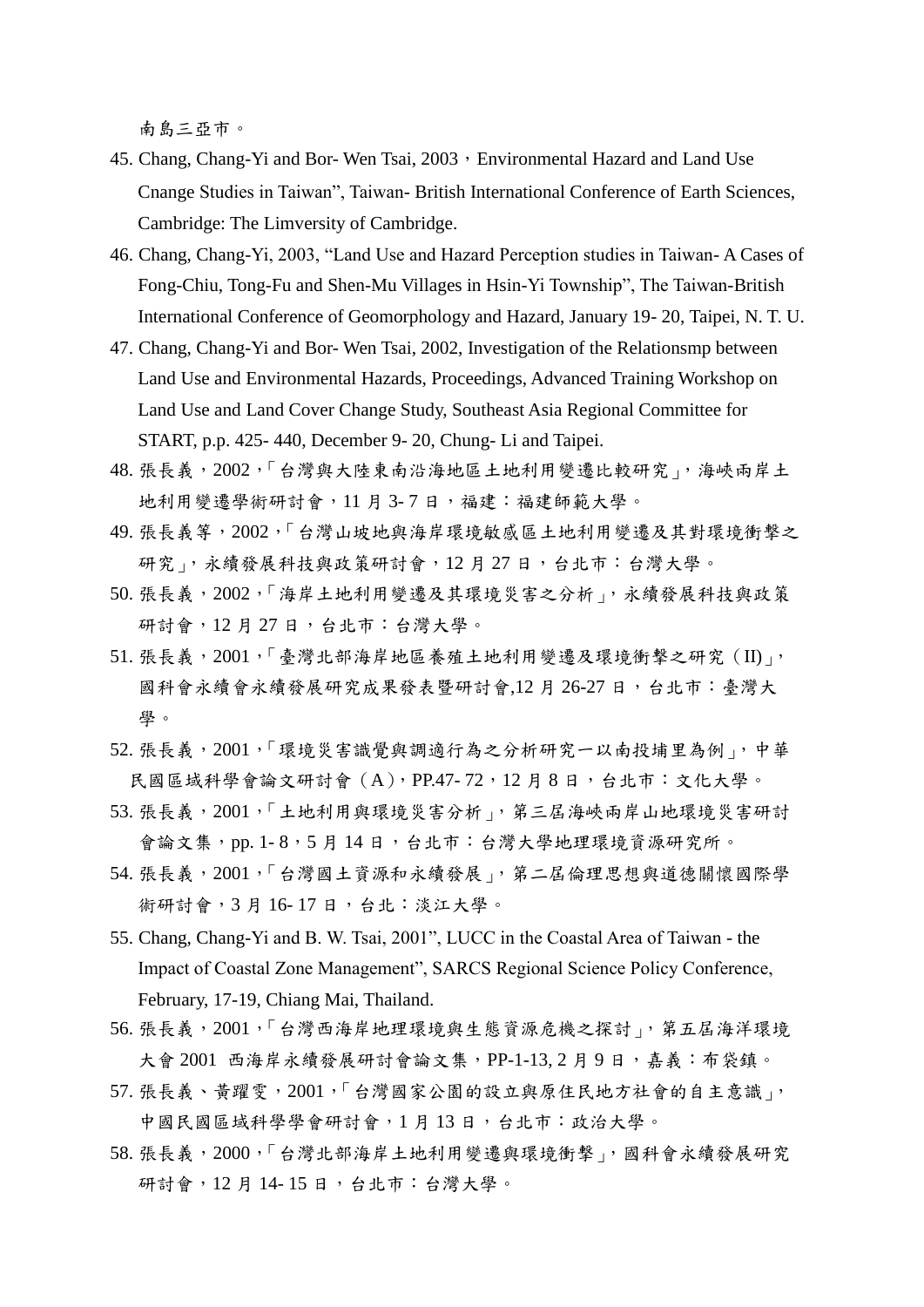- 59. 張長義, 2000「台灣北部海岸地區養殖土地利用變遷與環境衝擊之研究」, 國科會 永續發展研究研討會,12月14-15日,台北市:台灣大學。
- 60. Chang, Chang-Yi & Y.W. Huang, 2000, "The Establishment of National Park and Autonomy of the Aborigines, Society in Taiwan", Invited Paper, Taiwan- Japan Bilateral International Conference for National Parks and Protected Areas, Tokyo, Japan, ovember 6-11.
- 61. Chang, Chang-Yi, 2000, "Environmental Change in Taiwan Since 1945", Invited Paper, The World VI Conference of International Small Island Studies Association (ISISA), Scotland, U.K., October 16- 20.
- 62. 張長義,2000,「永續發展與台灣土地利用變遷之研究」,海峽兩岸資源互補與永 續利用學術研討會論文集,9月4-6日,福建:福建師範大學。
- 63. Chin-Cheng Ni, Chang-Yi Chang & Chia-yu Ou, 2000, "The behavior and perception of tourists in the Penghu Islands of Taiwan", Conference paper for Dynamics of Marginal Critical Regions, the 29th International Geographical Congress,  $(\text{IGU})$ , Seoul, Korea, August 14-18.
- 64. Chang-Yi David Chang, 2000, "Hazard Perception in the Marginal Region of Taiwan", invited paper, Commission on Dynamics of Marginal and Critical Regions, the 29th International Geographical Congress, August 8- 13.
- 65. Chang-Yi Chang, et al., 2000, "Forecasting of land Use Change Tendency in Southwestern Plain of Taiwan", the 29thIntemational Geographical Congress, IGU-CUCC Conference, Japan/ Korea, August 7-13.
- 66. Chang, Chang-Yi, et al., 2000, "Measuring Spatial Association of Aquacultural Land Use in Taiwan", the 29th International Geographical congress, IGU-LUCC Conference, Japan/Korea, August 7-13.
- 67. 張長義,2000,「都市社區居民空間識覺形成之研究-以台北市成功國宅婦女的活 動空間為例」,地理學與永續發展研討會論文集 Vo1.II, pp24-42,7月19日,台 北:中國地理學會。
- 68. 張長義,2000,「水産養殖土地利用之多變量預測模式建立-以屏東縣水產養殖用地 為例」,地理學與永續發展研討會論文集 Vol.I, pp.92-106,7月19日,台北:中 國地理學會。
- **C. REPORTS AND OTHER PUBLICATIONS** (2000 年-)
- 1. 張長義、蔡博文,2007,「太魯閣原住民傳統領域觀之研究」,台大終身特聘教授 黃宣範先 生主持校長機動推動發展國際一流大學及頂尖研究之南島文化研究中心 計劃第一年第二子 計畫研究成果報告。
- 2. 張長義等,2007,「原住民族傳統領域土地調査研究 j,臺大地理環境資源學糸(計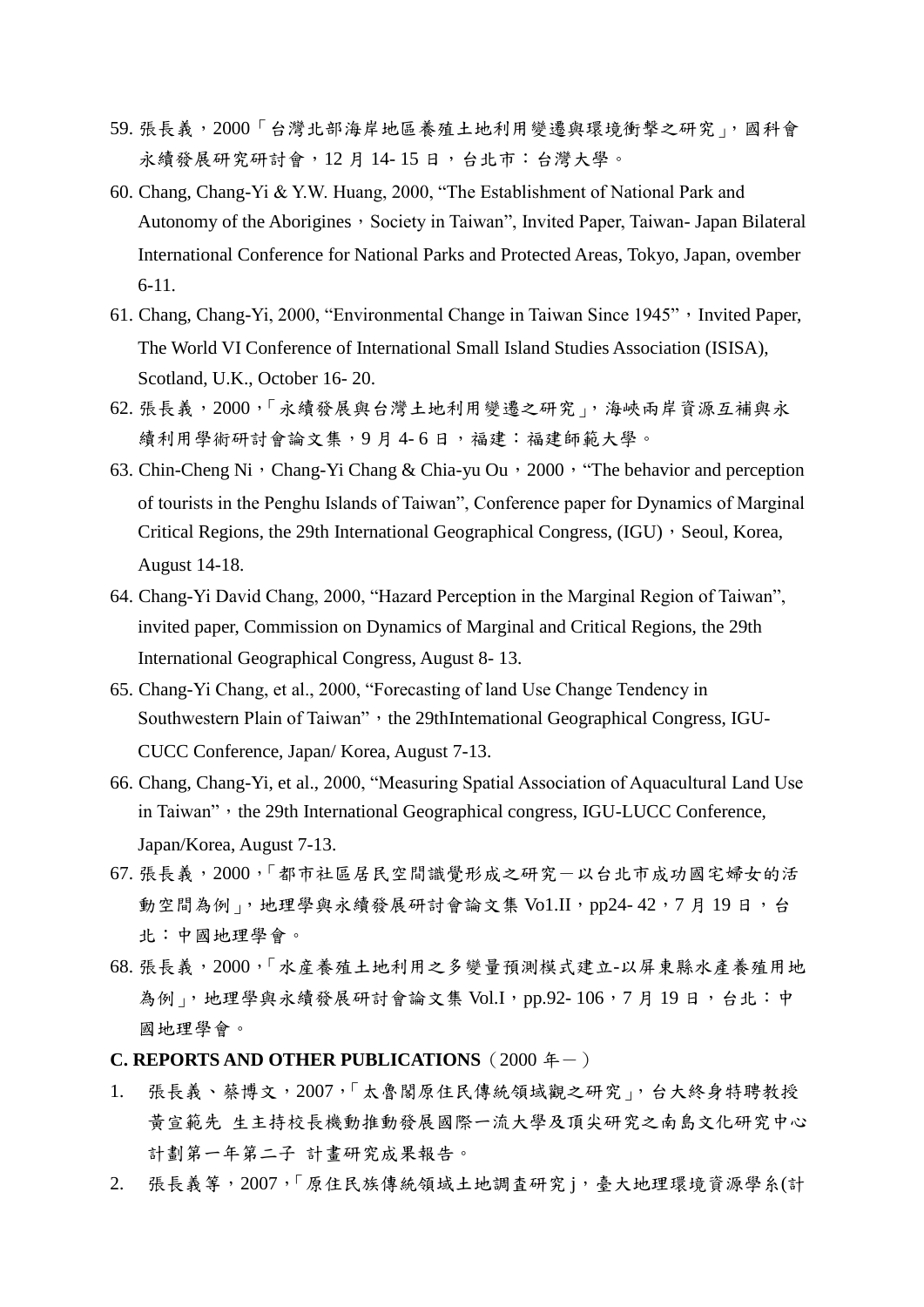畫總主持 召集人)。

- 3. 張長義等,2006,「原住民族傳統領域土地調査研究」,臺大地理環境資源學糸(計 畫總主持召集人)。
- 4. 張長義等,2005,r 原住民族傳統領域土地調査研究 j,臺大地理環境資源學系(計 畫總主持召集人)。
- 5. 張長義等,2004,「原住民族傳統領域土地調査研究」,臺大地理環境資源學糸(計 畫總主持召集人)。
- 6. 張長義等,2004,「交通系統開發應做政策環評」,財經文化周刊,128 期,頁 78。
- 7. 張長義等,2003,「原住民族傳統領域土地調査研究」,臺大地理環境資源學系(計 畫總主持召集人)。
- 8. 張長義等,2002,「馬告國家公園預定地鄰近部落生態産業之規劃研究」,臺大地 理環境資源學糸。
- 9. 張長義等,2002,「原住民族傳統領域土地調査研究」,臺大地理環境資源學糸(計 畫總主持召集人)。
- 10. 張長義,2000,「環境品質總量管制之評估一以台中縣市為例」,臺大地理環境資 源學糸暨研究所。
- 11. Chang, Chang- Yi, 2000, "Environmental Change in Taiwan Since 1945", The World VI Conference of International Small Island Studies Association (ISISA), Scotland, U.K., October 16- 20. (Invited Paper)
- 12. Chang, Chang- Yi David, 2000, "Hazard Perception in the Marginal Region of Taiwan", Commission on Dynamics of Marginal and Critical Regions, the 29th International Geographical Congress, August 8- 13. (Invited paper)

## **D.**研究計畫

- 1. 推動「國際地理學會 (IGU)島嶼學術研究委員會」學術全球化計畫 (2009 2012年), 行政院國家科學委員會。
- 2. 石門水庫集水區原住民地區資源利用與永續發展之研究-石門水庫集水區雙元脆弱性之 研究:原住民環境識覺脆弱性與公部門政策資源分配之比較分析(I),行政院國家科學委 員會。
- 3. 國立台灣大學校長機動經費—南島文化研究中心計書一子計書二:原住民傳統領域觀之研 究(2008/01/01〜2008/12/31) 國立台灣大學。
- 4. 第一屆國際地理學聯盟島嶼委員會會讓暨「島嶼地理」國際學術研討會,(NSC 96- 2916-1-002-038,2007/10/29- 2007/11/03),行政院國家科學委員會。
- 5. 台灣原住民族資源利用與永續發展之研究一總計書暨子計書二:原住民地區環境變 遷脆弱性分析-新竹縣尖石鄉之個案 (III), (NSC 96-2621-Z-002-027, 2007/08/31-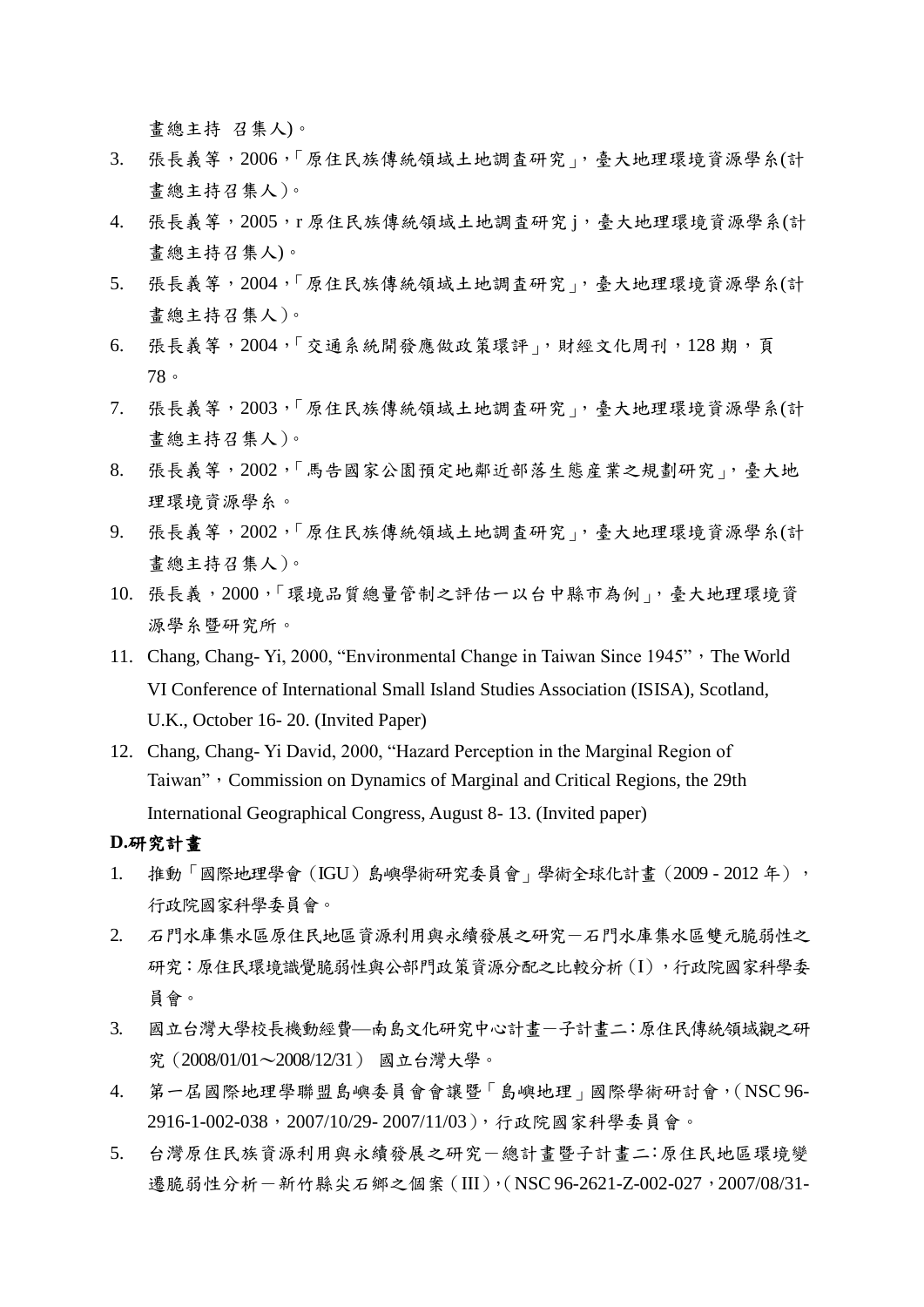2008/07/31),行政院國家科學委員會。

- 6. 公眾參與社區林業之研究-社區林業在原住民族部落的應用與實踐(2/3),(96 農 科 -7.2.4-務-el(3),2007/05/30-2007/12/31),行政院農業委員會林務局。
- 7. 校長機動-推動南島文化研究中心-張長義,(2007/01/01-2007/12/31),國立台灣大學。
- 8. 原住民傳統土地與傳統領域調査研究,(2006/12/26-2007/06/30),行政院原住民委員會。
- 9. 台灣原住民族資源利用與永續發展之研究-總計畫子計畫二:原住民地區環境變遷脆弱性 分析一新竹縣尖石鄉之個案(II),(NSC 95-2621-Z-002-020,2006/08/01-2007/07/31), 行政院國家科學委員會。
- 10. 公眾參與社區林業之研究-社區林業在原住民族部落的應用與實踐,(95 農科-12.2.4- 務 -el(4), 2006/06/22-2006/12/10), 行政院農業委員會林務局。
- 11. 數位典藏内容之應用一行動式深度旅遊系統之研發 (皿), (NSC 95-2422-H-002-019, 2006/03/31- 2007/02/28),行政院國家科學委員會。
- 12. 台灣原住民族資源利用與永續發展之研究-總計畫暨子計畫五:原住民地區環境變遷脆弱 性分析一新竹縣尖石鄉之個案(I),(NSC 94-2621-Z-002-029,2005/08/01-2006/07/31), 行政院國家科學委員會。
- 13. 國際地理學會全球挑戰與邊際化國際研討會,行政院國家科學委員會。
- 14. 數位典藏内容之應用一行動式深度旅遊系統之研發(II),(NSC94-2422-H-002-020, 2005/03/01- 2006/02/28 ),行政院國家科學委員會。
- 15. 社區林業作為林業機關與原住民族夥伴平台的探討,(94 農科-11.3.2-務-el(8),2005/01/01- 2005/12/31),行政院農業委員會林務局。
- 16. 台灣山坡地環境敏感區土地利用變遷及其對環境衝撃之研究-總計畫暨子計畫三:濁水溪 流域土地利用變遷機制研究一陳有蘭溪集水區山坡地土地經營面向分析(IV), (NSC 93-2621-Z-002-030, 2004/08/01-2005/07/31), 行政院國家科學委員會。
- 17. 原住民傳統土地與傳統領域調査研究,(2004/06/01-2004/12/31),行政院原住民委員會。
- 18. 數位典藏内容之應用一行動式深度旅遊系統之研發(I), (NSC 93-2422-H-002-024, 2004/03/01- 2005/04/30),行政院國家科學委員會。
- 19. 台灣山坡地環境敏感區土地利用變遷及其對環境衝撃之研究-總計畫暨子計畫三:濁水溪 流域土地利用變遷機制研究一陳有蘭溪集水區山坡地土地經營面向分析(III), (NSC 92-2621-Z-002-006, 2003/08/01-2004/07/31), 行政院國家科學委員會。
- 20. 台灣與大陸東南沿海地區土地利用變遷比較研究(II),(NSC 92-2415-H-002-025, 2003/08/01- 2004/07/31),行政院國家科學委員會。
- 21. 原住民傳統土地與傳統領域調査研究,(2003/08/25-2004/02/28),行政院原委會。
- 22. 台灣山坡地環境敏感區土地利用變遷及其對環境衝撃之研究-總計畫暨子計畫五:濁水溪 流域土地利用變遷機制研究-陳有蘭溪集水區山坡地土地經營面向分析(II), (NSC91-2621-Z-002-016, 2002/08/01-2003/07/31), 行政院國家科學委員會。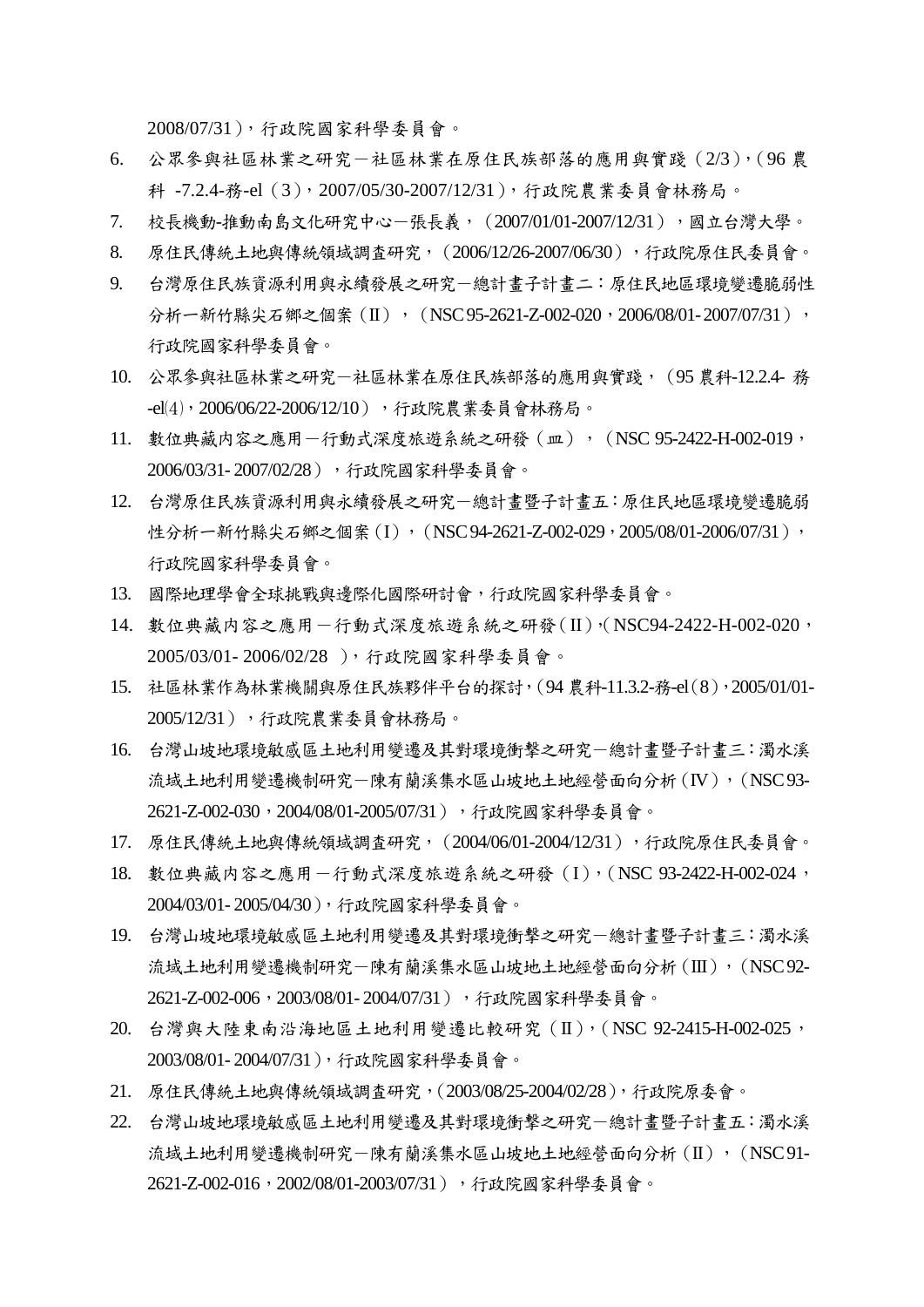- 23. 災後心理反應曆程與心理處置歷程之長期追蹤研究-子計畫:地震災害及潜在危険地區環 境識覺與調適行為比較分析研究-以南投埔里、台中東勢與台南白河為例(II),(NSC 91-2625-Z-002-032,2002/08/01-2003/07/31),行政院國家科學委員會。
- 24. 「發展本土性變遷趨勢、衝撃評估與因應策略之整合模式發展」與「長期基礎資料調査、 監測與收集整合機制」之推動規劃, (NSC 91-2621-Z-002-001, 2002/03/01-2002/08/31), 行政院國家科學委員會。
- 25. 應用數位航照影像資料於重建區地崩塌地與土石流潛勢區空間分析機制與方法的發展, (NCREE-02-045, 2002/01/01-2002/12/31), 國家地震工程研究中心。
- 26. 台灣山坡地與海岸環境敏感區土地利用變遷及其對環境衝擊之研究一總計畫暨子計畫四: 海岸土地利用變遷及其環境災害之分析(I), (NSC 90-2621-Z-002-040,2001/08/01-2002/07/31),行政院國家科學委員會。
- 27. 原住民傳統土地與傳統領域調査研究,(2001/12/01-2002/06/30),行政院原住民委員會。
- 28. 災後心理反應歷程與心理處置歷程之長期追蹤研究-子計畫:地震災害及潜在危険地區環 境識覺與調適行為比較分析研究-以南投埔里與台南白河為例,(NSC90-2625-Z-002-035, 2001/08/01- 2002/07/31 ),行政院國家科學委員會。
- 29. 台灣北部海岸地區土地利用變遷及環境衝撃之研究-台灣北部海岸地區養殖土地利用 變遷及環境衝擊之研究 (III), (NSC 89-2621-Z-002-065, 2000/08/01- 2001/07/31), 行政院國家科學委員會。
- 30. 台灣北部海岸地區土地利用變遷及環境衝擊之研究-總計書 (III), NSC 89-2621-Z-002-064, 2000/08/01-2001/07/31), 行政院國家科學委員會。
- 31. 地震災害及潛在危險地區環境視覺與調適行為比較分析研究-以南投埔里與台 南白河為例,(NSC 89-2625-Z-002-069,2000/08/01-2001/07/31),行政院國家科 學委員會。
- 32. 環境品質總量管制之評估-以台中縣為例,(1999/10/21-2000/09/30),行政院環境保護署。
- 33. 台灣北部海岸地區土地利用變遷及環境衝撃之研究-子計畫七:台灣北部海岸地區養殖 土地利用變遷及環境衝撃之研究(II),(NSC 89-2621-Z-002-007,1999/08/01-2000/07/31), 行政院國家科學委員會。
- 34. 台灣北部海岸地區土地利用變遷及環境衝擊之研究-總計畫:台灣北部海岸地區土地利 用變遷及環境衝撃之研究 (II), (NSC 89-2621-Z-002-004 '1999/08/01-2000/07/31), 行政院國家科學委員會。